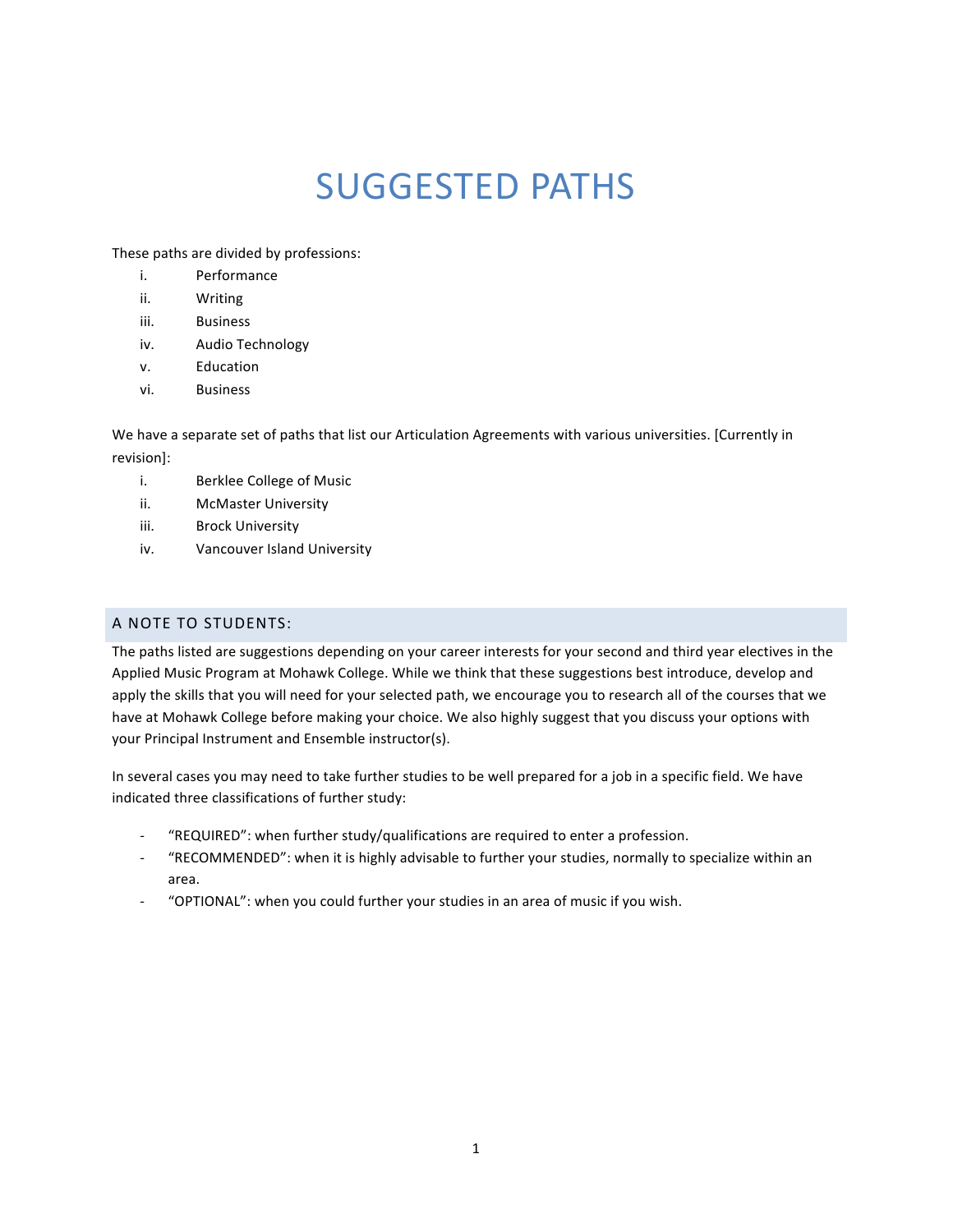# **TABLE OF CONTENTS**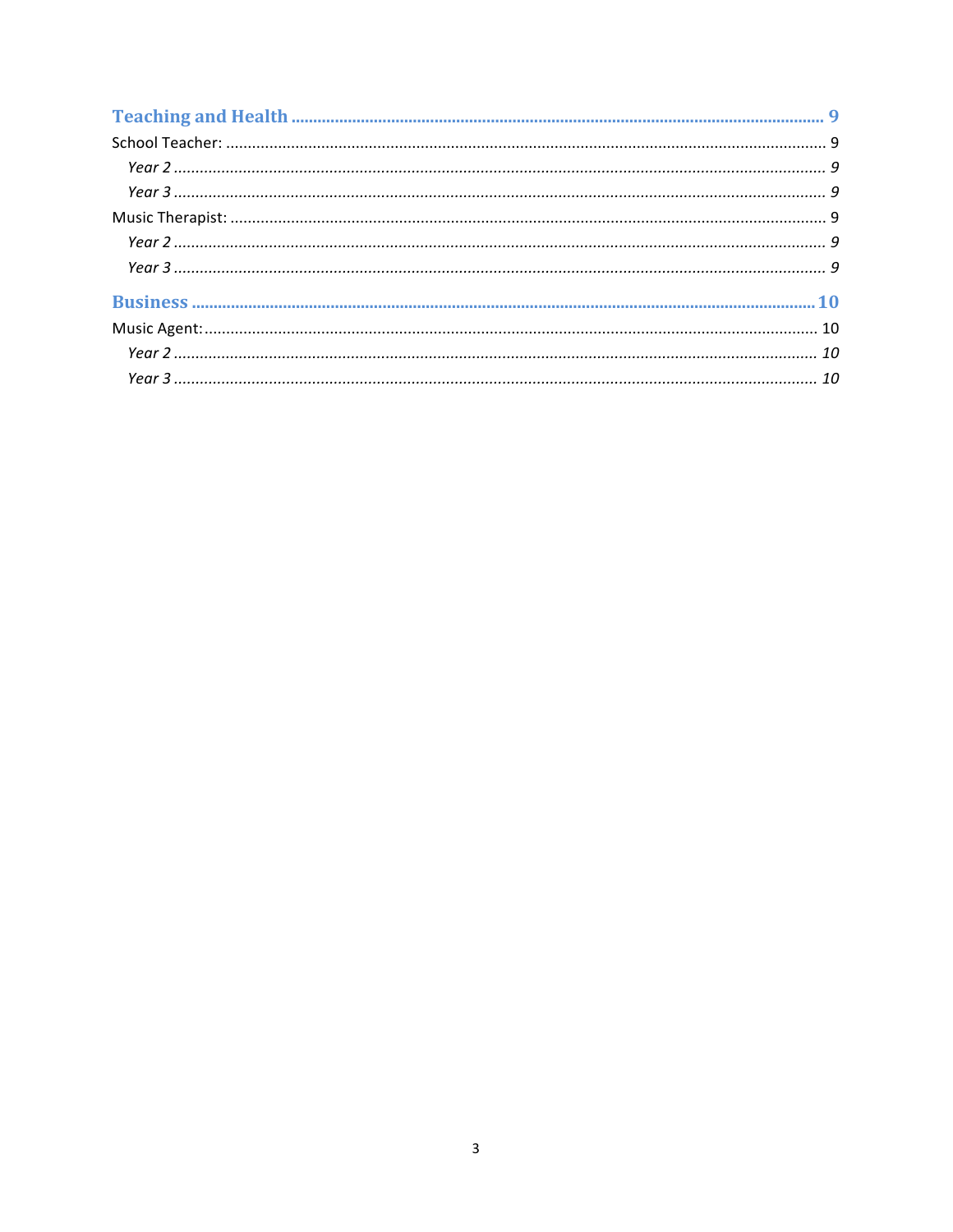## **PERFORMANCE**

#### CLASSICAL PERFORMER (ORCHESTRAL/BANDS/CHOIRS):

| YEAR <sub>2</sub>                    | YEAR <sub>3</sub>                                  |
|--------------------------------------|----------------------------------------------------|
| Tonal Harmony 3-4                    | Composition 1-2                                    |
| Counterpoint 1-2                     | Teaching Methods 1-2                               |
| Conducting 1-2 / Form & Analysis 1-2 | Conducting 1-2 / Form & Analysis 1-2               |
|                                      | World Music & Rhythms 1-2 OR Scoring for Media 1-2 |

After Mohawk: Ready to enter market. RECOMMENDED further study at Conservatoire / University. Faculty Consultant(s): Jamshed Turel

# JAZZ PERFORMER (INCLUDING TOURING BANDS):

| YEAR 2                    | <b>YEAR 3</b>                           |
|---------------------------|-----------------------------------------|
| Contemporary Harmony 3-4  | Songwriting 1-2 OR Teaching Methods 1-2 |
| Contemporary Keyboard 1-2 | Advanced Improvisation 5-6              |
| Arranging 1-2             | Counterpoint 1-2                        |
| Improvisation 3-4         | World Music & Rhythms 1-2               |

After Mohawk: Ready to enter market. RECOMMENDED further study at Conservatoire / University. Faculty Consultant(s): Pat Collins

| CONTEMPORARY/POP PERFORMER (BANDS/CHOIRS): |                                           |
|--------------------------------------------|-------------------------------------------|
|                                            |                                           |
| <b>YEAR 2</b>                              | YEAR 3                                    |
| Contemporary Harmony 3-4                   | Songwriting 1-2                           |
| Contemporary Keyboard 1-2                  | Teaching Methods 1-2                      |
| Arranging 1-2                              | Tonal Harmony 3-4 OR Music Production 1-2 |
| Improvisation 3-4                          | World Music & Rhythms 1-2                 |

After Mohawk: Ready to enter market. RECOMMENDED further study at Conservatoire / University. Faculty Consultant(s): Pat Collins, Darcy Hepner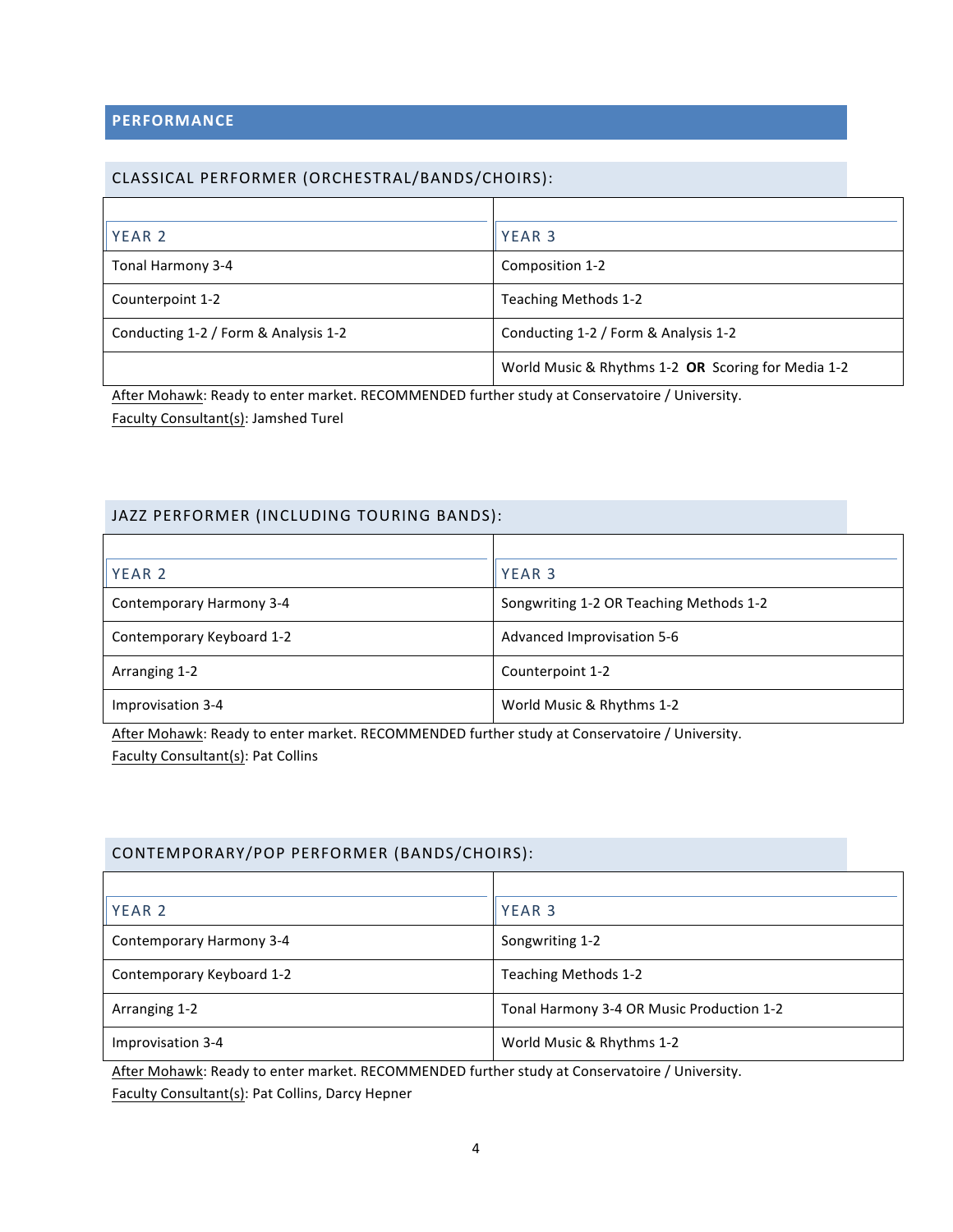#### BROADWAY/SHOW PERFORMER (ORCHESTRAL/BANDS/CHOIRS):

| YEAR 2                                        | YEAR <sub>3</sub>                                       |
|-----------------------------------------------|---------------------------------------------------------|
| Tonal Harmony 3-4 OR Contemporary Harmony 3-4 | Composition 1-2                                         |
| Counterpoint 1-2                              | Arranging 1-2                                           |
| Conducting 1-2 / Form & Analysis 1-2          | Conducting 1-2 / Form & Analysis 1-2                    |
| Improvisation 3-4                             | World Music & Rhythms 1-2 OR Advanced Improvisation 5-6 |

After Mohawk: Ready to enter market. RECOMMENDED further study at Conservatoire / University.

Faculty Consultant(s): Terry Basom

#### CHURCH PERFORMER (ORGANIST/PIANIST)

| YEAR 2                               | <b>YEAR 3</b>                        |
|--------------------------------------|--------------------------------------|
| Tonal Harmony 3-4                    | Composition 1-2                      |
| Counterpoint 1-2                     | Teaching Methods 1-2                 |
| Conducting 1-2 / Form & Analysis 1-2 | Conducting 1-2 / Form & Analysis 1-2 |
|                                      | Contemporary Keyboard Techniques 1-2 |

After Mohawk: Ready to enter market. OPTIONAL further study at Conservatoire / University. Faculty Consultant(s): Dusty Micale

## CONDUCTOR (CHURCH DIRECTOR/CHOIR DIRECTOR/ORCHESTRA CONDUCTOR)

| YEAR 2                               | YEAR <sub>3</sub>                          |
|--------------------------------------|--------------------------------------------|
| Tonal Harmony 3-4                    | Composition 1-2                            |
| Counterpoint 1-2                     | Teaching Methods 1-2                       |
| Conducting 1-2 / Form & Analysis 1-2 | Conducting 1-2 / Form & Analysis 1-2       |
|                                      | World Music & Rhythms 1-2 OR Arranging 1-2 |

After Mohawk: RECOMMENDED further study in conducting at Conservatoire / University. Usually a MMus or MA and/or equivalent experience is required for positions with major orchestras.

Faculty Consultant(s):Terry Basom, Dusty Micale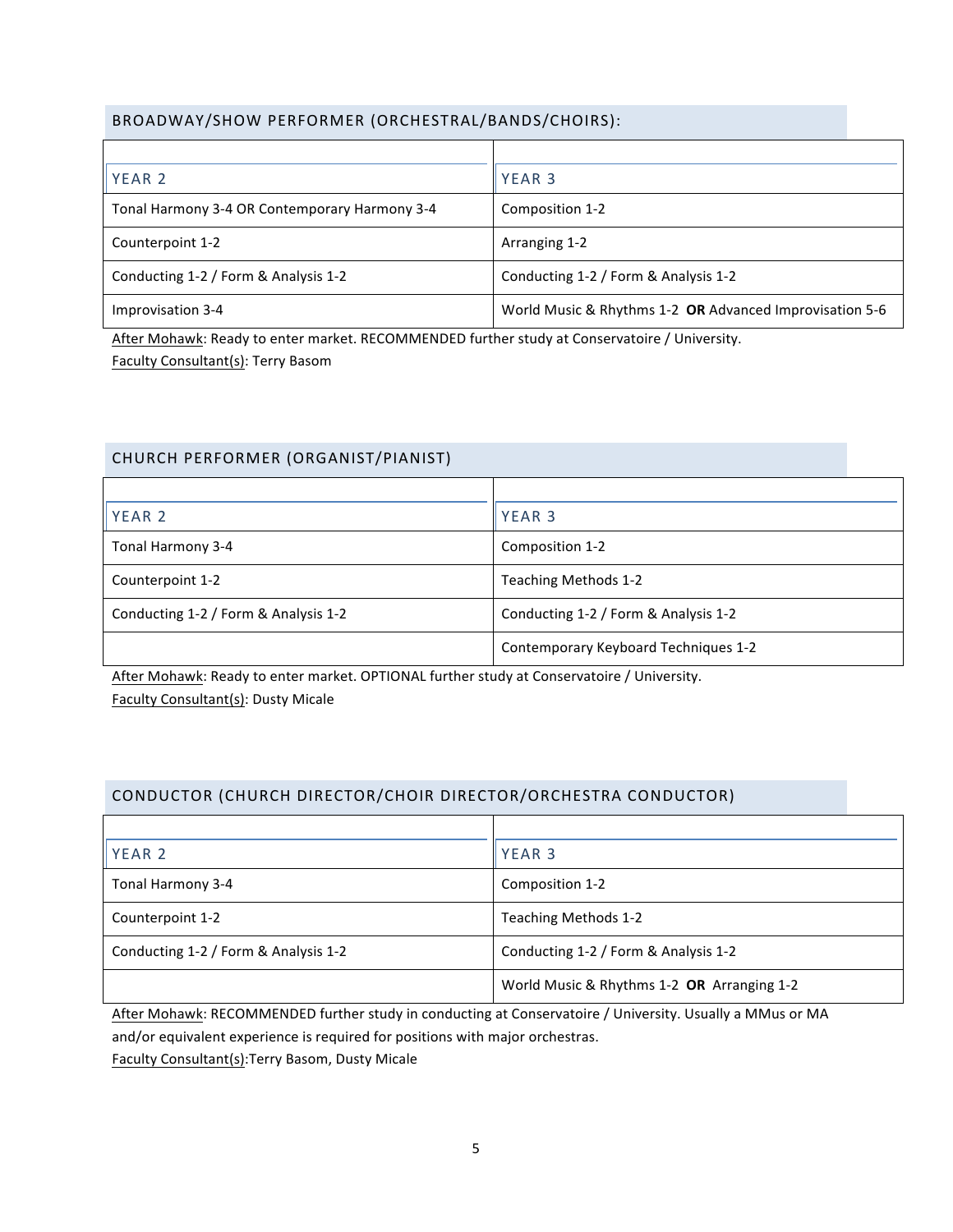# **WRITING**

#### CLASSICAL COMPOSER:

| YFAR <sub>2</sub>                    | <b>YEAR 3</b>                                      |
|--------------------------------------|----------------------------------------------------|
| Tonal Harmony 3-4                    | Composition 1-2                                    |
| Counterpoint 1-2                     | Arranging 1-2 OR Songwriting 1-2                   |
| Conducting 1-2 / Form & Analysis 1-2 | Conducting 1-2 / Form & Analysis 1-2               |
|                                      | World Music & Rhythms 1-2 OR Scoring for Media 1-2 |

After Mohawk: RECOMMENDED further study in composition at University. Usually a DMA or PhD, or equivalent experience, required for teaching at advanced levels.

Faculty Consultant(s): Dusty Micale

#### JAZZ AND CONTEMPORARY COMPOSER:

| YEAR <sub>2</sub>        | YEAR <sub>3</sub>         |
|--------------------------|---------------------------|
| Tonal Harmony 3-4        | Composition 1-2           |
| Counterpoint 1-2         | World Music & Rhythms 1-2 |
| Arranging 1-2            | Songwriting 1-2           |
| Contemporary Harmony 3-4 | Scoring for Media 1-2     |

After Mohawk: RECOMMENDED further study in composition at University. Usually a DMA or PhD, or equivalent experience, required for teaching at advanced levels.

Faculty Consultant(s): Dusty Micale, Darcy Hepner

#### FILM AND MULTIMEDIA-SCORING COMPOSER:

| YEAR 2                               | <b>YEAR 3</b>                                                        |
|--------------------------------------|----------------------------------------------------------------------|
| Tonal Harmony 3-4                    | Composition 1-2                                                      |
| Counterpoint 1-2                     | Arranging 1-2 OR Songwriting 1-2 OR World Music & Rhythms<br>$1 - 2$ |
| Conducting 1-2 / Form & Analysis 1-2 | Conducting 1-2 / Form & Analysis 1-2                                 |
|                                      | Scoring for Media 1-2                                                |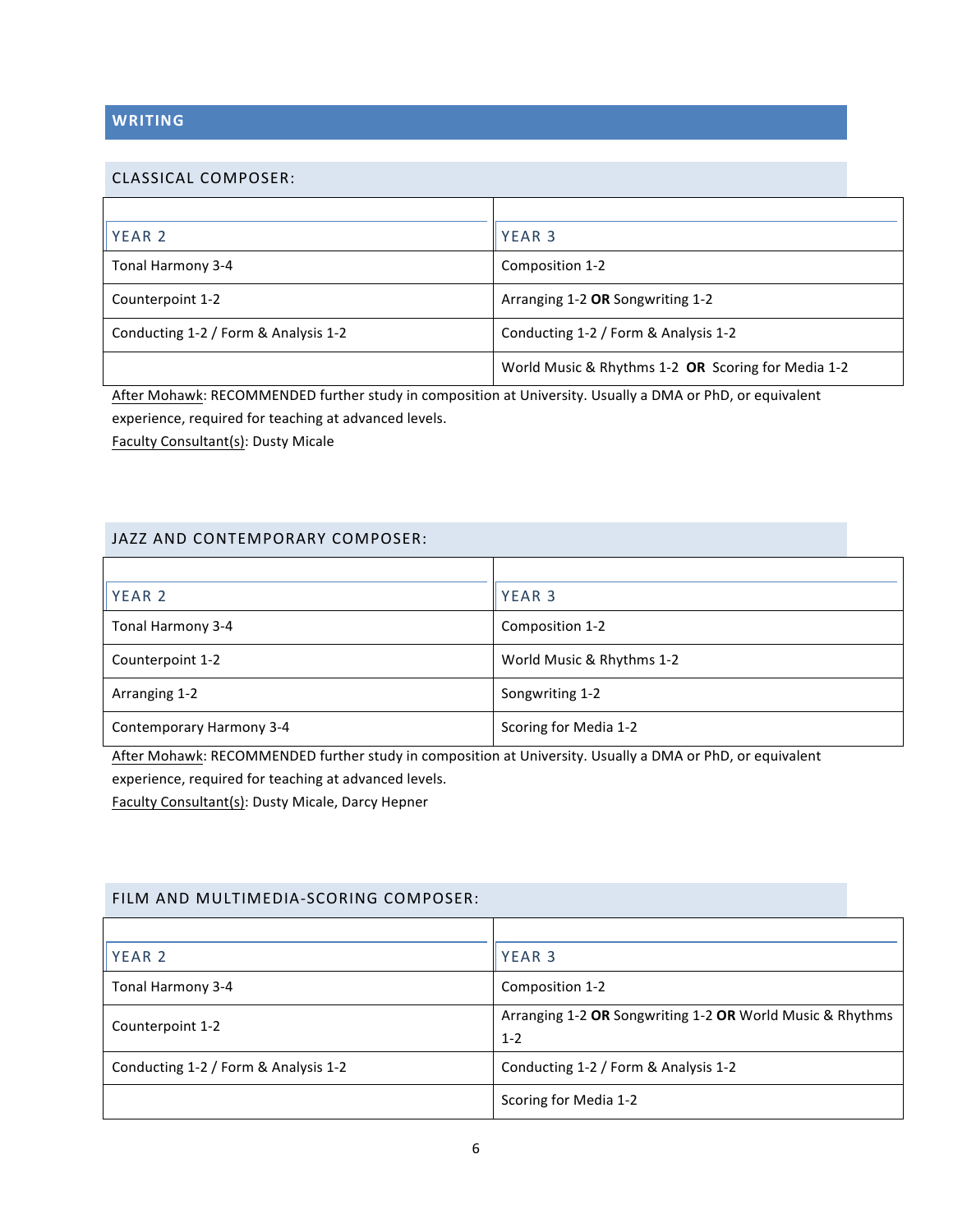After Mohawk: RECOMMENDED further study in composition at University. Usually a DMA or PhD, or equivalent experience, required for teaching at advanced levels. Faculty Consultant(s): Jamshed Turel, Dusty Micale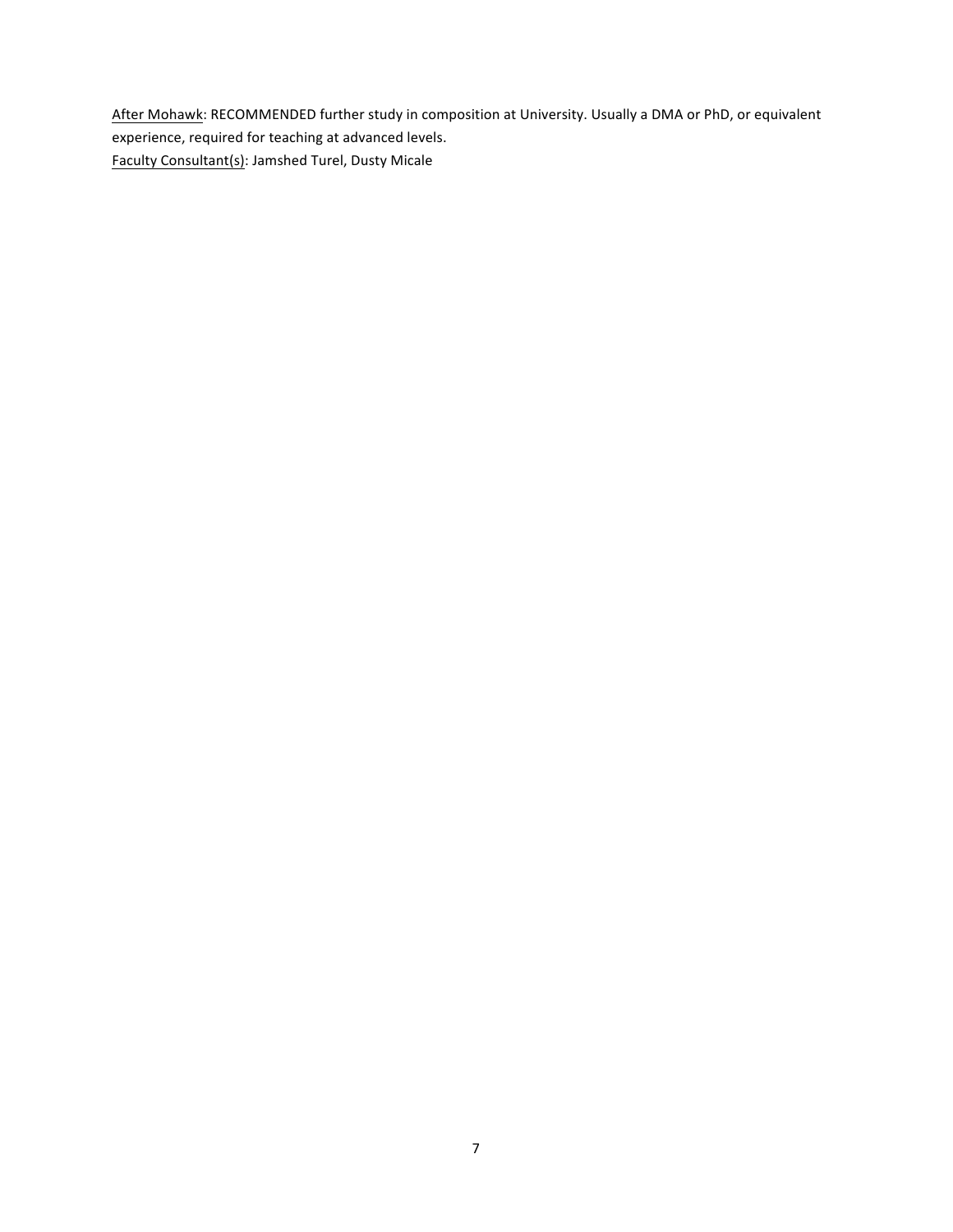# **AUDIO TECHNOLOGY**

#### MUSIC PRODUCER / AUDIO ENGINEER PATH 1:

| YEAR 2            | <b>YEAR 3</b>                               |
|-------------------|---------------------------------------------|
| Tonal Harmony 3-4 | <b>Music Production 1-2</b>                 |
| Counterpoint 1-2  | Songwriting 1-2                             |
| Arranging 1-2     | Conducting 1-2 OR World Music & Rhythms 1-2 |
|                   | Scoring for Media 1-2                       |

After Mohawk: RECOMMENDED: internship in industry.

Faculty Consultant(s): Jamshed Turel

#### MUSIC PRODUCER / AUDIO ENGINEER PATH 2:

| <b>YEAR 2</b>                    | YEAR 3                                      |
|----------------------------------|---------------------------------------------|
| Contemporary Harmony 3-4         | <b>Music Production 1-2</b>                 |
| Contemporary Keyboard Styles 1-2 | Songwriting 1-2                             |
| Arranging 1-2                    | Conducting 1-2 OR World Music & Rhythms 1-2 |
|                                  | Scoring for Media 1-2                       |

After Mohawk: RECOMMENDED: internship in industry. Faculty Consultant(s): Jamshed Turel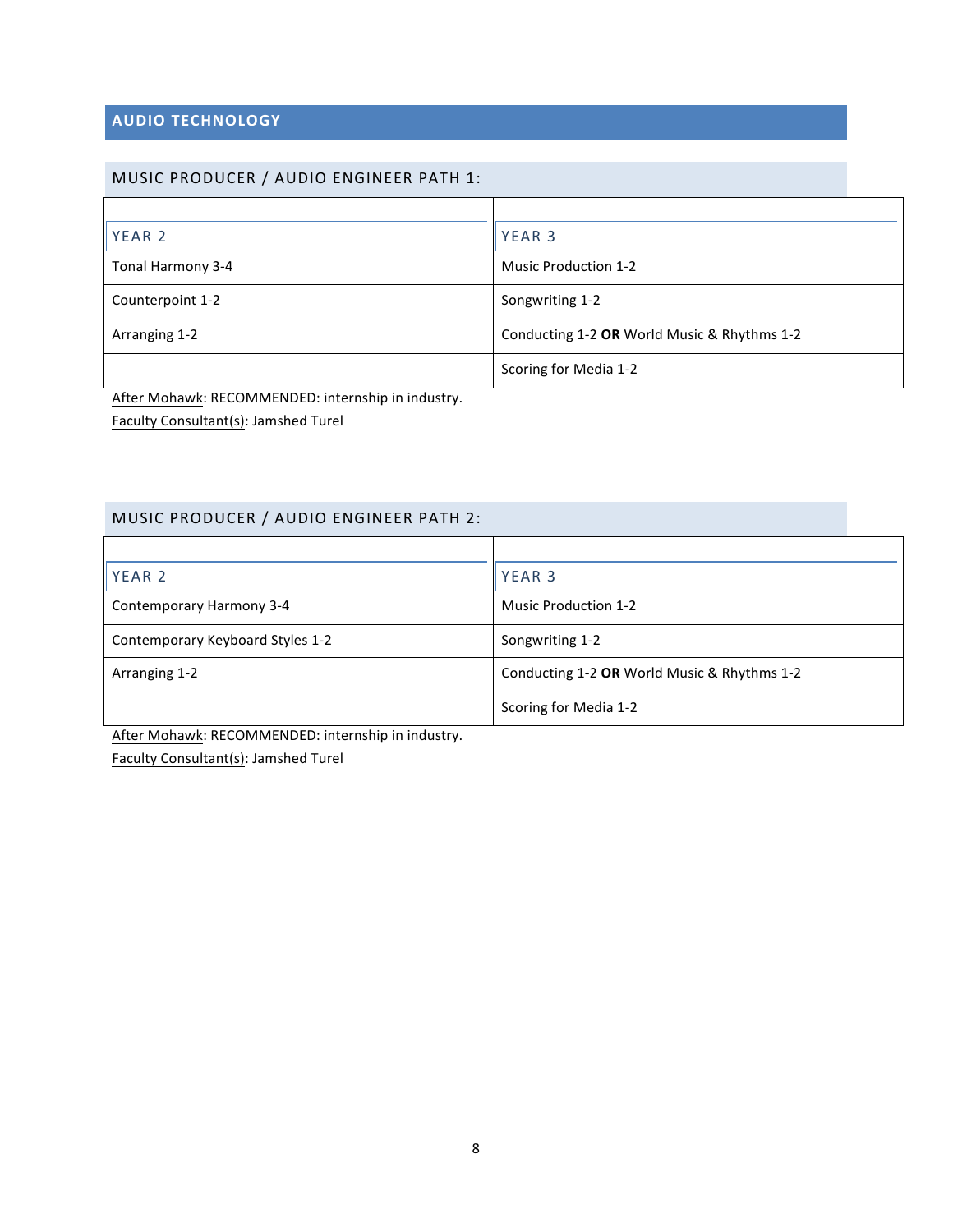# **TEACHING AND HEALTH**

#### SCHOOL TEACHER:

| YEAR 2                               | YEAR <sub>3</sub>                            |
|--------------------------------------|----------------------------------------------|
| Tonal Harmony 3-4                    | Composition 1-2                              |
| Counterpoint 1-2                     | Arranging 1-2 OR Teaching Methods 3-4        |
| Conducting 1-2 / Form & Analysis 1-2 | Conducting 1-2 / Form & Analysis 1-2         |
| Teaching Methods 1-2                 | World Music & Rhythms 1-2 OR Songwriting 1-2 |

After Mohawk: REQUIRED further study in Education at University.

Faculty Consultant(s): Terry Basom

#### MUSIC THERAPIST:

| <b>YEAR 2</b>        | YEAR <sub>3</sub>                            |
|----------------------|----------------------------------------------|
| Tonal Harmony 3-4    | Composition 1-2 OR Scoring for Media 1-2     |
| Counterpoint 1-2     | Arranging 1-2                                |
| Teaching Methods 1-2 | Music Internship 1-2                         |
|                      | World Music & Rhythms 1-2 OR Songwriting 1-2 |

After Mohawk: REQUIRED further study in Music Therapy at University. Faculty Consultant(s): Terry Basom